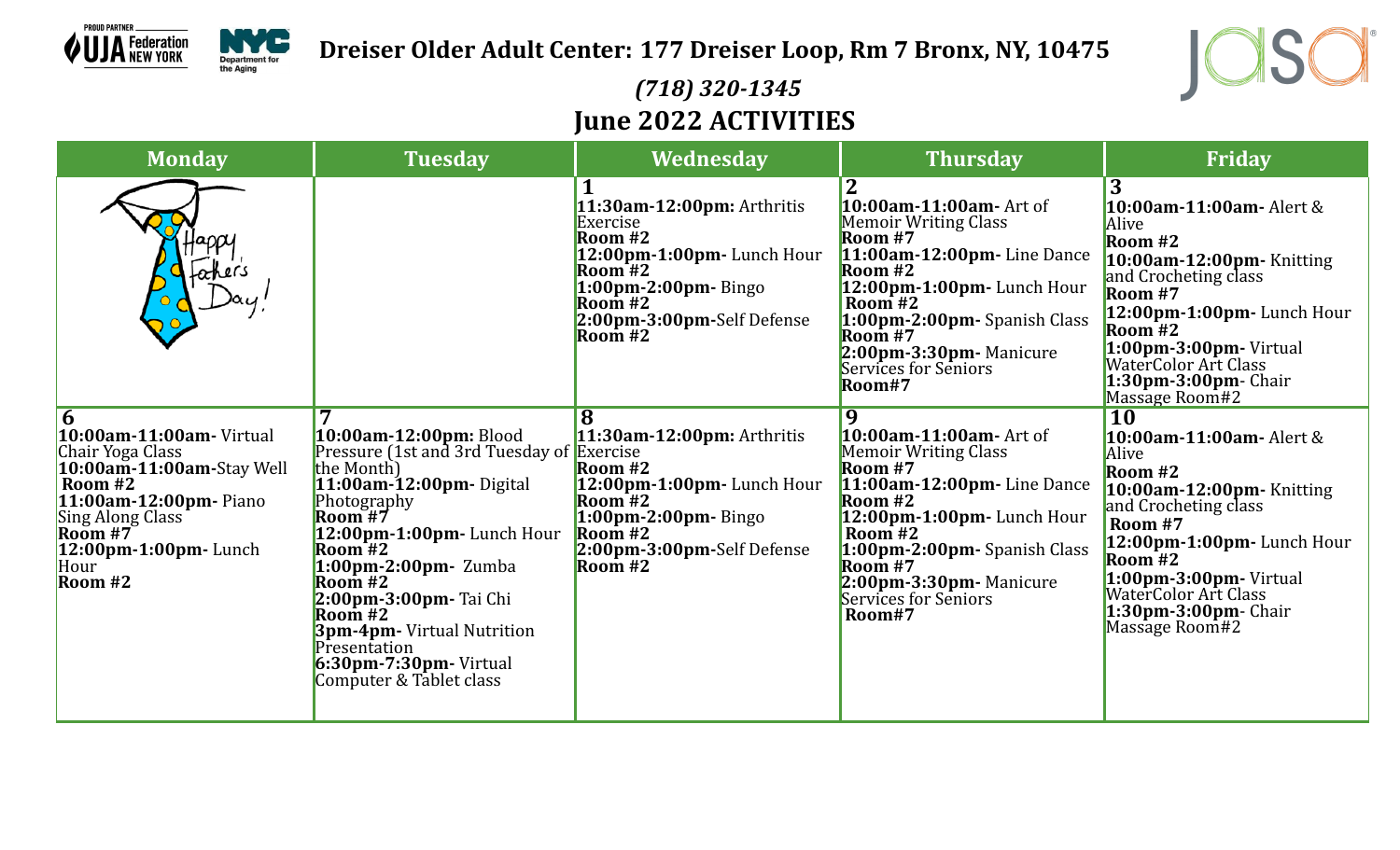| <b>13</b><br>10:00am-11:00am-Virtual<br>Chair Yoga Class<br>10:00am-11:00am-Stay Well<br>Room #2<br>11:00am-12:00pm- Piano<br>Sing Along Class<br>$\overline{\text{Room H7}}$<br>12:00pm-1:00pm-Lunch<br>Hour<br>Room $#2$   | <b>14</b><br>10:00am-12:00pm: Blood<br>Pressure (1st and 3rd Tuesday of Exercise<br>the Month)<br>$11:00$ am-12:00pm-Digital<br>Photography<br>$\overline{\text{Room}}$ #7<br>$12:00$ pm-1:00pm-Lunch Hour<br>Room#2<br>1:00pm-2:00pm-<br>Zumba<br>Room #2<br>2:00pm-3:00pm- Tai Chi<br>Room $#2$<br>$6:30$ pm-7:30pm-Virtual<br>Computer & Tablet class                                         | <b>15</b><br>11:30am-12:00pm: Arthritis<br>Room $#2$<br>$12:00$ pm-1:00pm-Lunch Hour<br>Room $#2$<br>$1:00$ pm-2:00pm-Bingo<br>Room#2<br>2:00pm-3:00pm-Self Defense<br>Room $#2$                                                   | <b>16</b><br>10:00am-11:00am- Art of<br><b>Memoir Writing Class</b><br>Room $#7$<br>$11:00$ am-12:00pm-Line Dance<br>Room $#2$<br>11:00am-12:00pm: Virtual Elder<br>Abuse Presentation<br>$12:00$ pm-1:00pm-Lunch Hour<br>Room $#2$<br>1:00pm-2:00pm-Spanish Class<br>Room $#7$<br>2:00pm-3:30pm- Manicure<br>Services for Seniors<br>Room#7 | <b>17</b><br><b>10:00am-11:00am-</b> Alert &<br>Alive<br>Room #2<br>10:00am-12:00pm- Knitting<br>and Crocheting class<br>Room #7<br>12:00pm-1:00pm-Lunch Hour<br>Room $#2$<br>1:00pm-3:00pm-Virtual<br>WaterColor Art Class<br>$1:30$ pm-3:00pm- Chair<br>Massage Room#2 |
|------------------------------------------------------------------------------------------------------------------------------------------------------------------------------------------------------------------------------|--------------------------------------------------------------------------------------------------------------------------------------------------------------------------------------------------------------------------------------------------------------------------------------------------------------------------------------------------------------------------------------------------|------------------------------------------------------------------------------------------------------------------------------------------------------------------------------------------------------------------------------------|----------------------------------------------------------------------------------------------------------------------------------------------------------------------------------------------------------------------------------------------------------------------------------------------------------------------------------------------|--------------------------------------------------------------------------------------------------------------------------------------------------------------------------------------------------------------------------------------------------------------------------|
| <b>20</b><br><b>JASA IS CLOSED IN</b><br><b>OBSERVANCE OF</b><br><b>JUNTETEENTH</b><br>Juneleenth                                                                                                                            | 21<br>10:00am-12:00pm: Blood<br>Pressure (1st and 3rd Tuesday of<br>the Month)<br>$11:00$ am-12:00pm-Digital<br>Photography<br>Room $#7$<br>12:00pm-1:00pm- Lunch Hour<br>Room $#2$<br>$1:00 \text{pm-}2:00 \text{pm-}$<br>Zumba<br>Room $#2$<br>2:00pm-3:00pm- Tai Chi<br>Room $#2$<br><b>3pm-4pm-</b> Virtual Nutrition<br>Presentation<br>$6:30$ pm-7:30pm-Virtual<br>Computer & Tablet class | 22<br>$11:30$ am-12:00pm: Arthritis<br>Exercise<br>Room $#2$<br>12:00pm-1:00pm-Lunch Hour<br>$\sqrt{\text{Room} H2}$<br>$1:00$ pm-2:00pm-Bingo<br>$\sqrt{\text{Room}}$ #2<br>2:00pm-3:00pm-Self Defense<br>$\sqrt{\text{Room} H2}$ | <b>23</b><br>10:00am-11:00am- Art of<br>Memoir Writing Class<br>Room #7<br>$11:00$ am-12:00pm-Line Dance<br>Room #2<br>$12:00$ pm-1:00pm-Lunch Hour<br>Room $#2$<br>1:00pm-2:00pm- Spanish Class<br>Room #7<br>2:00pm-3:30pm- Manicure<br>Services for Seniors<br>Room#7                                                                     | 24<br>10:00am-11:00am- Alert &<br>Alive<br>Room #2<br>10:00am-12:00pm- Knitting<br>and Crocheting class<br>Room #7<br>$12:00$ pm-1:00pm-Lunch Hour<br>Room #2<br>$1:00$ pm-3:00pm-Virtual<br><b>WaterColor Art Class</b><br>$1:30$ pm-3:00pm- Chair<br>Massage Room#2    |
| $\overline{27}$<br>10:00am-11:00am-Virtual<br>Chair Yoga Class<br>10:00am-11:00am-Stay Well<br>Room #2<br>11:00am-12:00pm- Piano<br>Sing Along Class<br>$\overline{Room H7}$<br>$12:00$ pm-1:00pm-Lunch<br>Hour<br>Room $#2$ | <b>28</b><br>10:00am-12:00pm: Blood<br>Pressure (1st and 3rd Tuesday of Exercise<br>the Month)<br>11:00am-12:00pm-Digital<br>Photography<br>Room #7<br>12:00pm-1:00pm-Lunch Hour<br>Room <sup>42</sup><br>$1:00$ pm-2:00pm- Zumba<br>Room $#2$<br>2:00pm-3:00pm- Tai Chi<br>Room $#2$<br>$6:30$ pm-7:30pm-Virtual<br>Computer & Tablet class                                                     | 29<br>$11:30$ am-12:00pm: Arthritis<br>Room $#2$<br>$12:00$ pm-1:00pm-Lunch Hour<br>Room $#2$<br>$1:00$ pm-2:00pm-Bingo<br>Room $#2$<br>2:00pm-3:00pm-Self Defense<br>$\sqrt{\text{Room} H2}$                                      | $\overline{30}$<br>10:00am-11:00am- Art of<br>Memoir Writing Class<br>Room #7<br>11:00am-12:00pm- Line Dance<br>Room #2<br>$12:00$ pm-1:00pm-Lunch Hour<br>Room $#2$<br>1:00pm-2:00pm-Spanish Class<br>Room $#7$<br>$2:00$ pm-3:30pm-Manicure<br>Services for Seniors<br>Room#7                                                              | <b>Happy Birthday to</b><br>everyone celebrating in<br><b>June</b><br>happu birthdau                                                                                                                                                                                     |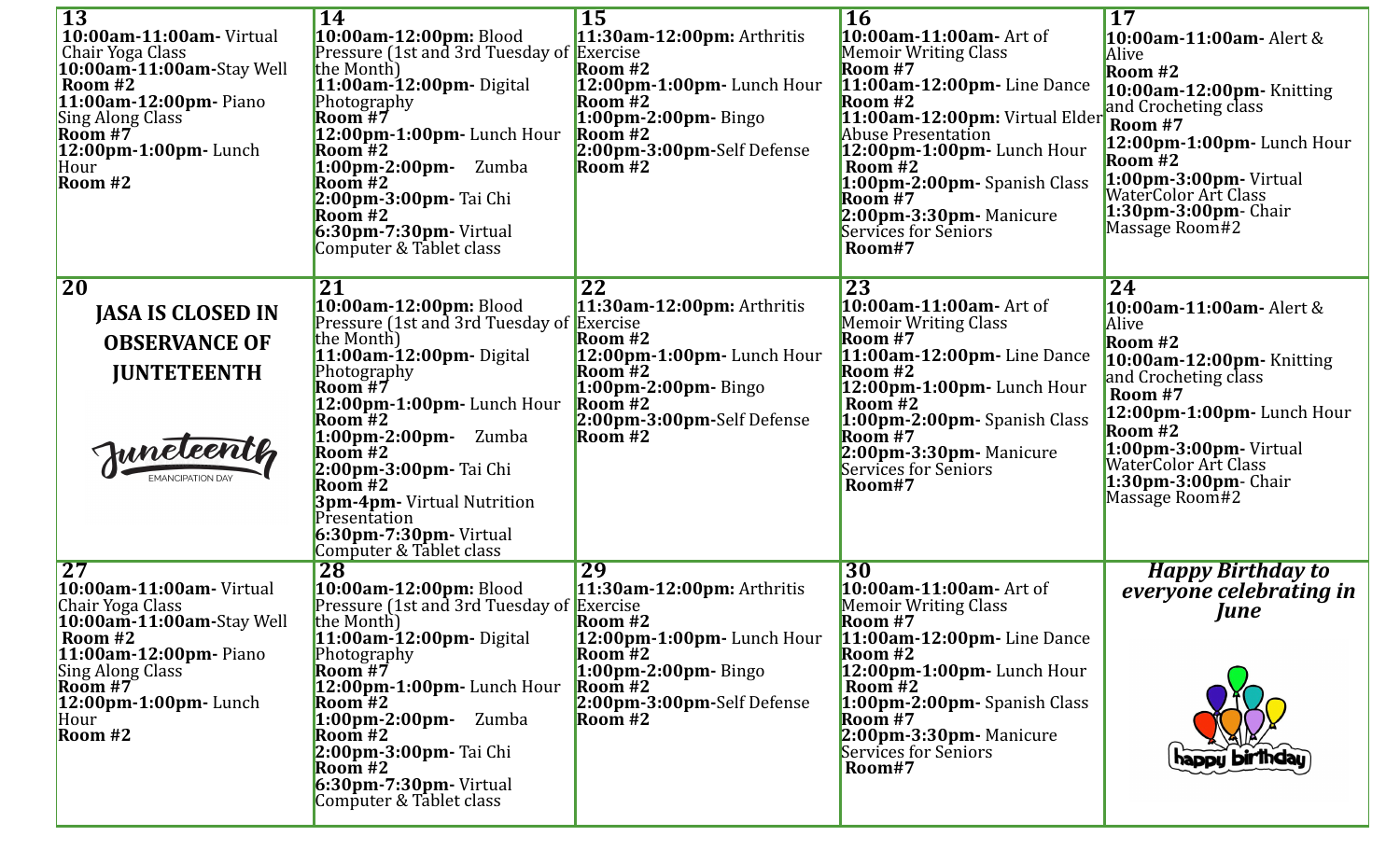



## *(718) 320-1345* **June 2022 Menu**

| <b>Monday</b>                                                                                                                                                                                                                  | <b>Tuesday</b>                                                                                                                                                                           | Wednesday                                                                                                                                                                                                                                         | <b>Thursday</b>                                                                                                                                                                                                                   | Friday                                                                                                                                                                                                                     |
|--------------------------------------------------------------------------------------------------------------------------------------------------------------------------------------------------------------------------------|------------------------------------------------------------------------------------------------------------------------------------------------------------------------------------------|---------------------------------------------------------------------------------------------------------------------------------------------------------------------------------------------------------------------------------------------------|-----------------------------------------------------------------------------------------------------------------------------------------------------------------------------------------------------------------------------------|----------------------------------------------------------------------------------------------------------------------------------------------------------------------------------------------------------------------------|
|                                                                                                                                                                                                                                |                                                                                                                                                                                          | Kosher:<br><b>Beef Hamburger</b><br>Garlic & Rosemary Potatoes<br>Lettuce, tomato, onion and<br>coleslaw<br>Alt:<br>Veggie Burger<br><b>Nonkosher</b><br><b>Beef Meatballs with Sofrito</b><br>Whole Wheat Spaghetti<br>Baby Carrots with Parsley | Kosher:<br><b>Apricot Glazed Salmon</b><br>Quinoa<br>Roasted Vegetables<br>Alt:<br>Sliced Deli Turkey<br><b>Nonkosher</b><br>Stewed Codfish with Eggplant<br>(Bacalao Fresco y Berenjena)<br>Barley<br><b>Steamed Green Beans</b> | 3<br>Kosher:<br>Hawaiian Chicken Legs<br>Sweet Noodle Kugel<br>Capri Blend Vegetables<br>Alt:<br>Gefilte Fish<br><b>Nonkosher</b><br>Arroz con Pollo (Chicken<br>Breast and Rice)<br>Broccoli with toasted garlic          |
| $\overline{6}$<br><b>Kosher:</b><br>Chef's Salad with Turkey<br>Pastrami<br>Pasta Salad<br>Toss Salad<br><u>Alt:</u><br>Tuna Salad<br>Nonkosher<br>Vegetarian Brown Stew<br>Baby Carrots with Parsley<br><b>Collard Greens</b> | Kosher:<br>Chicken Cacciatore<br>Angel Hair Pasta<br>Mixed Vegetables<br>Alt:<br>Salmon Burger<br><b>Nonkosher</b><br>Spanish Style Catfish<br>Chinese Style Spaghetti<br>Oriental Blend | 8<br>Kosher:<br>Vegetable Cutlet<br><b>Baked Sweet Potato</b><br>California blend vegetables<br>Alt:<br>Egg Frittata<br><b>Nonkosher</b><br>Jerk Chicken<br><b>Orzo</b><br><b>Steamed Broccoli</b>                                                | 9<br>Kosher:<br><b>Asian Beef</b><br><b>Brown Rice</b><br>Oriental Blend Vegetables<br>Alt:<br>Asian Tofu<br><b>Nonkosher</b><br>Spanish Style Beef Stew<br>Baked red potato wedges<br>Roasted Zucchini                           | <b>10</b><br><b>Kosher:</b><br>Oven Fried Chicken Leg<br><b>Roasted Potatoes</b><br><b>Grilled Vegetables</b><br>Alt:<br>Gefilte Fish<br><b>Nonkosher</b><br>Homemade Coconut Breaded<br>Fish<br>Quinoa<br>Sauteed Spinach |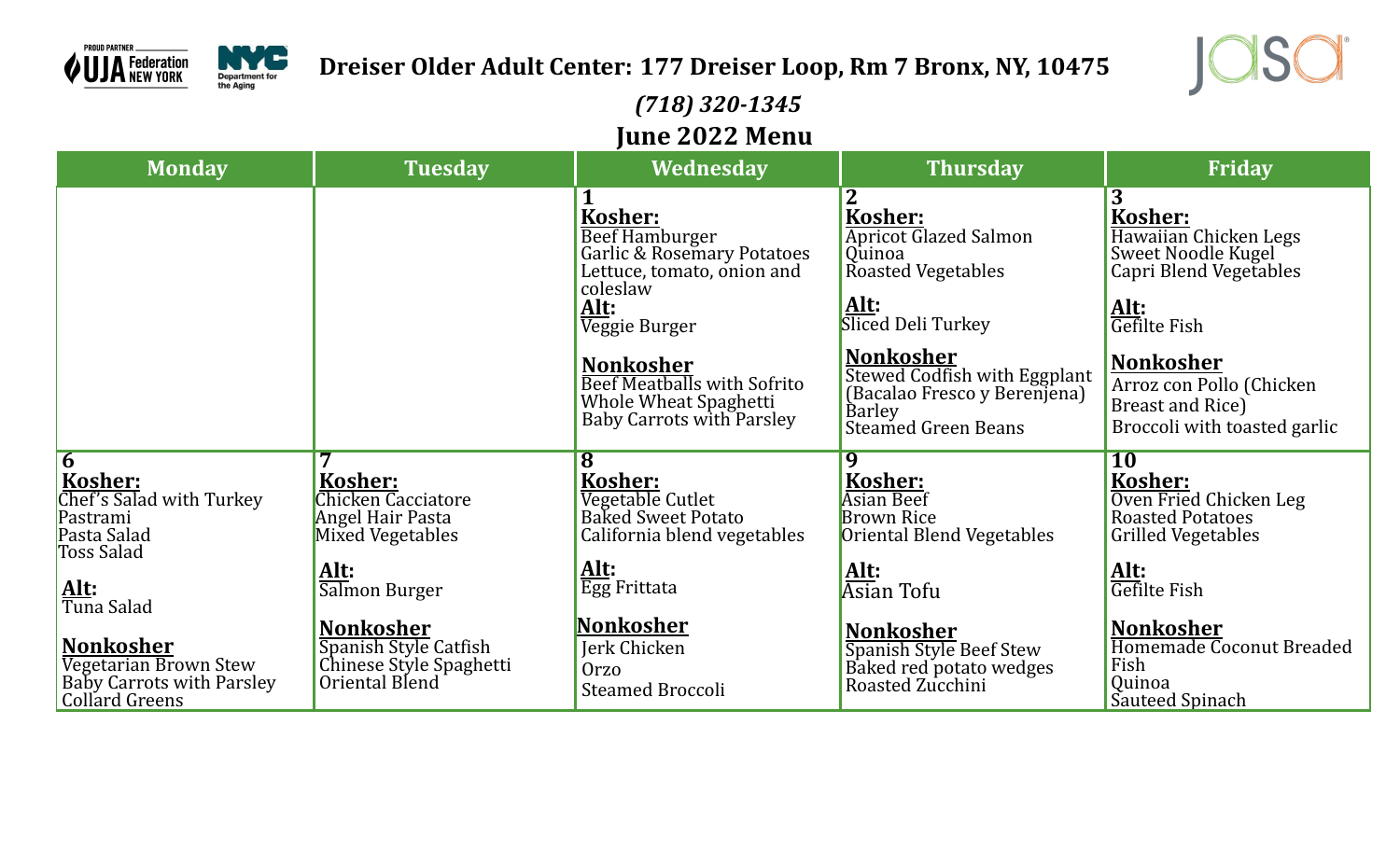| $\overline{13}$<br><b>Kosher:</b><br>Vegetarian Pasta Primavera<br>Cucumber Salad                          | <b>14</b><br>Kosher:<br>Yankee Pot Roast<br><b>Roasted Potatoes</b><br>California Blend Vegetables                                         | <b>15</b><br><b>Father's Day Event</b><br>Meal TBA                                                                         | <b>16</b><br>Kosher:<br>Moroccan Salmon<br><b>Brown RIce</b><br><b>Steamed Green Beans</b>                                                              | 17<br>Kosher:<br><b>Apricot Glazed Chicken</b><br>Egg Barley with Mushroom &<br>Onion<br><b>Roasted Butternut Squash</b>     |
|------------------------------------------------------------------------------------------------------------|--------------------------------------------------------------------------------------------------------------------------------------------|----------------------------------------------------------------------------------------------------------------------------|---------------------------------------------------------------------------------------------------------------------------------------------------------|------------------------------------------------------------------------------------------------------------------------------|
| Alt:<br>Egg Salad<br><b>Nonkosher</b><br><b>BBQ Pork Chops</b><br><b>White Rice</b><br><b>Steamed Kale</b> | <u>Alt:</u><br><b>Baked Breaded Fish</b><br><b>Nonkosher</b><br><b>Jerk Chicken</b><br><b>Baked Sweet Potato</b><br><b>Steamed Cabbage</b> | <b>.HAPPY.</b>                                                                                                             | Alt:<br>Sliced Deli Turkey<br><b>Nonkosher</b><br>Stewed Codfish(Bacalao Fresco<br>Guisado)<br>Yucca<br><b>Steamed Spinach</b>                          | Alt:<br>Gefilte Fish<br>Nonkosher<br>Oven Fried Chicken<br><b>Baked Macaroni and Cheese</b><br><b>Collard Greens</b>         |
| <b>20</b><br><b>JASA IS CLOSED IN</b><br><b>OBSERVANCE OF</b><br><b>JUNTETEENTH</b>                        | 21<br>Kosher:<br>Asian Stir Fry Chicken<br>Lo Mein<br><b>Stir Fry Vegetables</b>                                                           | 22<br>Kosher:<br>Vegetarian Chili<br>White Rice<br>Peas and Carrots                                                        | 23<br>Kosher:<br>Hungarian Beef Goulash<br>Barley<br>California Blend Vegetables                                                                        | 24<br>Kosher:<br>Moroccan Chicken<br><b>Brown Rice</b><br>Sauteed String Beans                                               |
| Juneleenth                                                                                                 | Alt:<br>Stir Fry Tofu<br><b>Nonkosher</b><br><b>BBQ</b> Chicken<br>Roasted Butternut Squash<br>Sauteed Spinach                             | <u>Alt:</u><br>Veggie Burger<br><b>Nonkosher</b><br>Curried Veggie, Chickpea and<br>Quinoa Stir Fry<br>Steamed Broccoli    | Alt:<br>Vegetarian Stuffed Cabbage<br><b>Nonkosher</b><br>Fish with Fresh Salsa Relish<br><b>Baked Macaroni and Cheese</b><br>Normandy Blend Vegetables | <u>Alt:</u><br>Gefilte Fish<br><b>Nonkosher</b><br><b>Curried Chicken Legs</b><br>Brown Rice with Pigeon Peas<br><b>Okra</b> |
| $\overline{27}$<br><b>Kosher:</b><br>Hot Deli Roast Beef<br>Russian Potato Salad<br>Coleslaw               | <b>28</b><br>Kosher:<br><b>Baked Salmon with Dill Sauce</b><br>Orzo<br>Normandy Blend Vegetables                                           | 29<br>Kosher:<br><b>Boneless Chicken with</b><br>Mustard sauce<br>Rice and Mushroom<br><b>Roasted Peppers</b>              | 30 <sup>°</sup><br>Kosher:<br>Vegetarian Stuffed Cabbage<br><b>Mashed Potatoes</b><br><b>Steamed Carrots</b>                                            |                                                                                                                              |
| Alt:<br>Salmon Burger<br><b>Nonkosher</b><br>Tofu Broccoli Curry<br>Pasta<br><b>Steamed Carrots</b>        | <u>Alt:</u><br>Chicken Salad<br><b>Nonkosher</b><br><b>Jerk Chicken</b><br>Rice and Beans<br><b>Braised Collard Greens</b>                 | Alt:<br>Veggie Burger<br><b>Nonkosher</b><br>Spanish Style Beef Stew<br>Baked Red Potato wedges<br><b>Steamed Broccoli</b> | <u>Alt</u> :<br>Egg Frittata<br><b>Nonkosher</b><br>Spanish Style Baked Chicken<br>CousCous<br><b>Italian Blend Vegetables</b>                          |                                                                                                                              |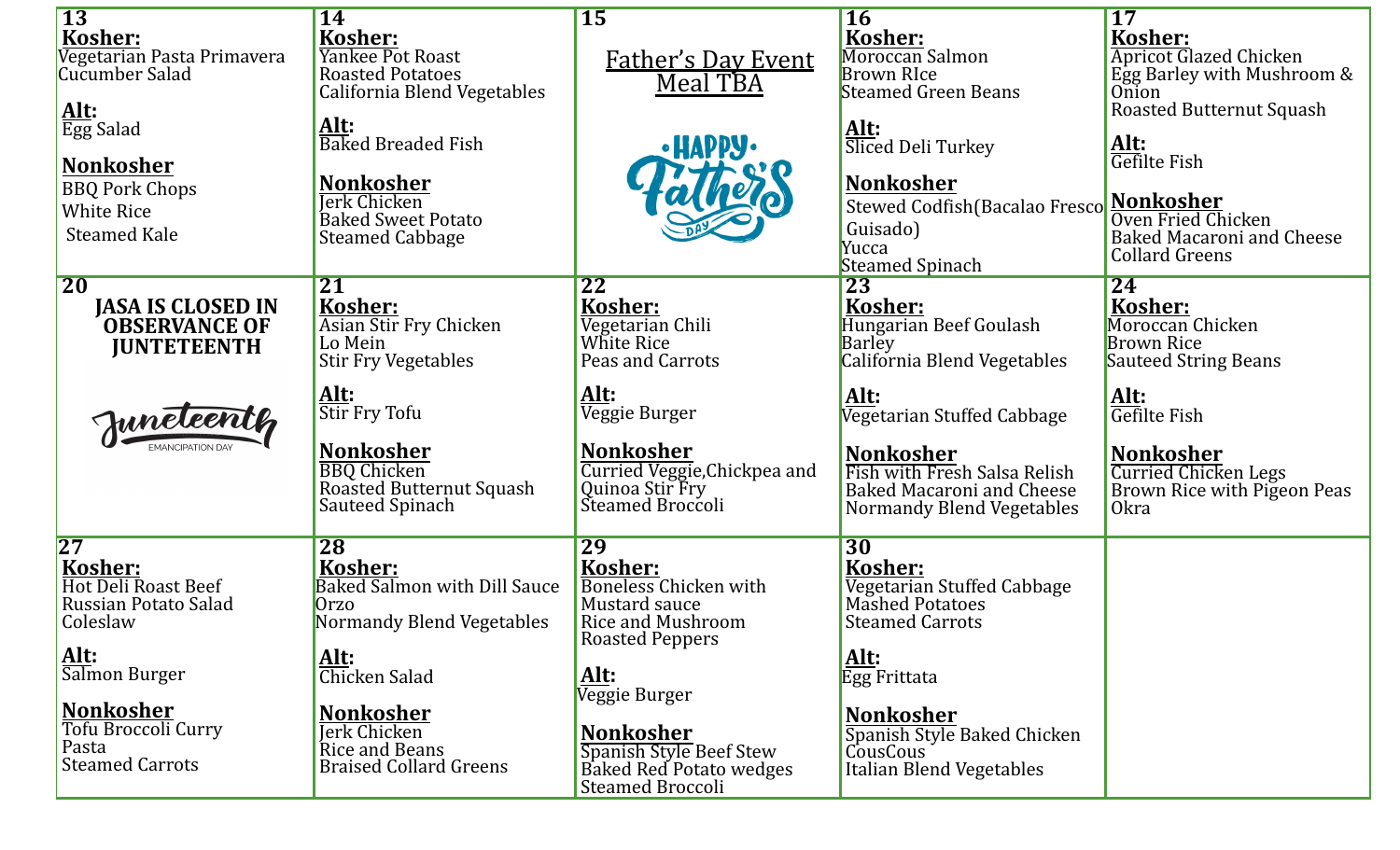

## **Dreiser Older Adult Center 177 Dreiser Loop Room #7 Bronx, NY 10475 (718) 320-1345 glyver@jasa.org ctaveras2@jasa.org Monday-Friday 8am-4pm Generously Funded by Councilman Kevin Riley**

**Art Class every Friday 1:00pm-3:00pm Virtual (Zoom Link) Join Zoom Meeting <https://us06web.zoom.us/j/85686456260> Meeting ID: 856 8645 6260 Passcode: 944377 929-205-6099 US (New York)**

**Chair Yoga every Monday 10:00am-11:00am Virtual (Zoom Link) Join Zoom Meeting <https://zoom.us/j/99565341173> Meeting ID: 948 6880 5136 Passcode: 855423 646-876-9923 US (New York)**

**Computer Class w/ Ralph every Tuesday 6:30pm-7:30pm Virtual ( Zoom Link) Join Zoom Meeting <https://zoom.us/j/93681329040?pwd=VGlHQWFRYWd3SHkwOEd6aXRmaFIvZz09> Meeting ID: 936 8132 9040 Passcode: 259554**

**Nutrition Presentation w/ Amelia Jalandoni June 7, 2022 3:00pm-4:00pm Join Zoom Meeting <https://us06web.zoom.us/j/4421366695> Meeting ID: 442 136 6695 Passcode: dreiser22 929-205-6099 (New York)**

**Nutrition Presentation w/ Amelia Jalandoni June 21, 2022 3:00pm-4:00pm Join Zoom Meeting <https://us06web.zoom.us/j/4421366695> Meeting ID: 442 136 6695 Passcode: dreiser22 929-205-6099 (New York)**

> **Elder Abuse Presentation Jun 16, 2022 Join Zoom Meeting 11am-12noon <https://us06web.zoom.us/j/82498557545> Meeting ID: 824 9855 7545 Passcode:** 973687